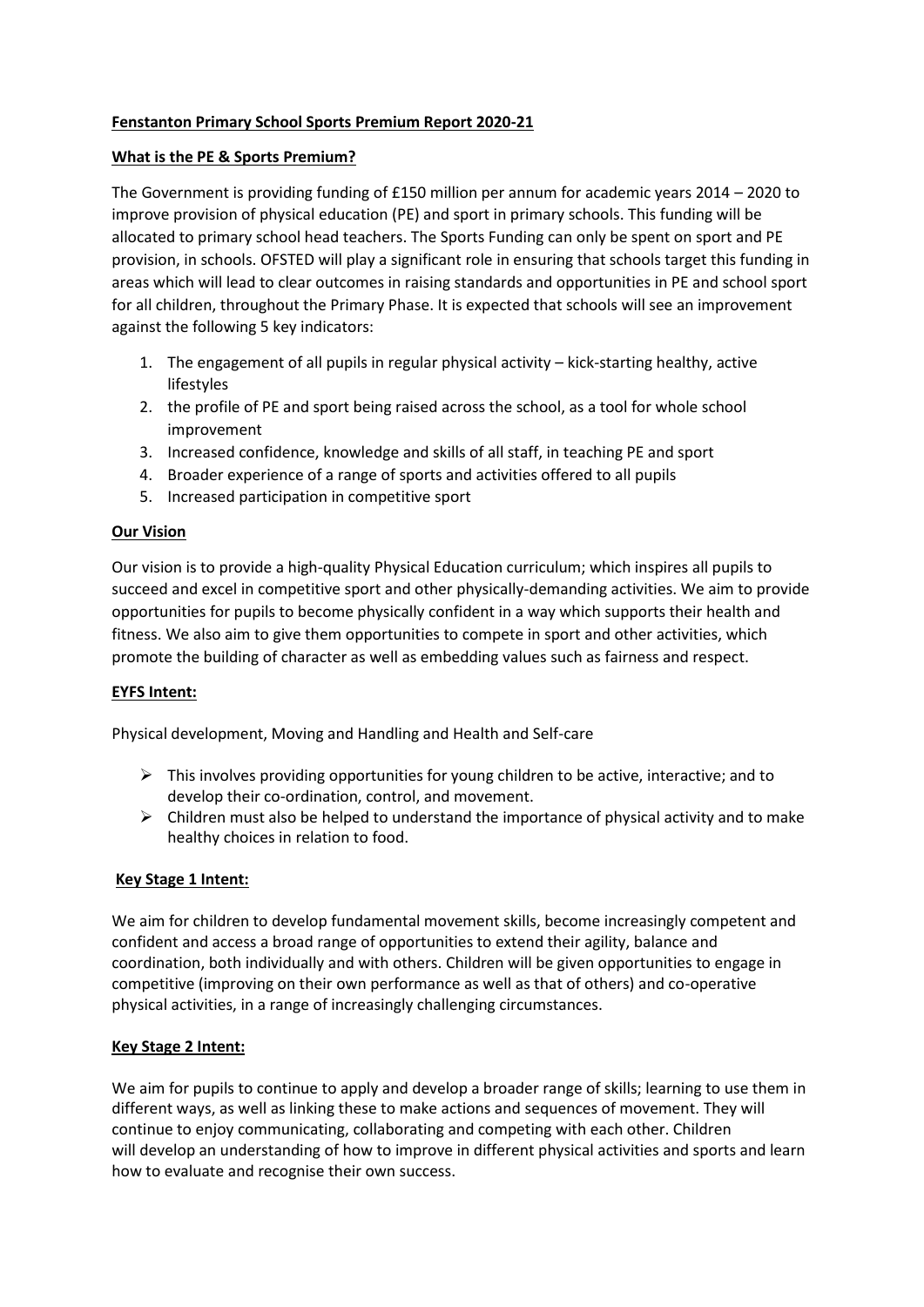| Grant and expenditure 2019 - 2020                |                            |         |
|--------------------------------------------------|----------------------------|---------|
| Grant                                            |                            | £20,470 |
| Expenditure                                      | <b>Moving Matters</b>      | £13,050 |
|                                                  | PE equipment / resources   | £1,811  |
|                                                  | <b>Competitive Sports</b>  | £1,213  |
|                                                  | Sports Day                 | £455    |
|                                                  | Lunchtime/ ASC Sports Club | £2,835  |
| <b>Balance</b>                                   |                            | £1,036  |
| Grant and expenditure 2020 - 2021<br>(projected) |                            |         |
| Grant                                            |                            | £20,440 |
| Expenditure                                      | <b>Moving Matters</b>      | £13,800 |
|                                                  | PE equipment / resources   |         |
| Balance (as of November 2020)                    |                            | £6,640  |

# **Impact of allocation 2019/2020**

Despite the partial closure of schools from, March 2020 - July 2020, we are pleased to report that the impact of the spending this last year, has been very positive. Four teachers (NQTs) received mentoring / professional development from the PE / Sports company Moving Matters, which had a direct impact on the children in all those classes. Feedback from the teachers involved, showed that they thought it was highly beneficial for the development of their teaching practise in PE. Pupil voice surveys also suggested that the children enjoyed these targeted lessons and felt that they were learning something new or making progress. Approximately 40 children in KS2 attended inter-school competitions and tournaments, including football, tag rugby, netball and swimming.

Note: Due to School closures in March 2020, not all the allocation was spent (as seen above). This will be added to the 2020/21 allocation and must be spent before 31<sup>st</sup> March 2021.

# **Spending aims for Grant allocation 2020 / 2021:**

Similarly to last year's spending, a large portion of our Sports Premium allocation will again be spent sustaining our strong working partnership with the PE Teaching and Sports Coaching company, Moving Matters. Moving Matters provide Primary PE Specialists to work 1 and a half days a week at Fenstanton, supporting the development of teaching practice and curriculum delivery as well as